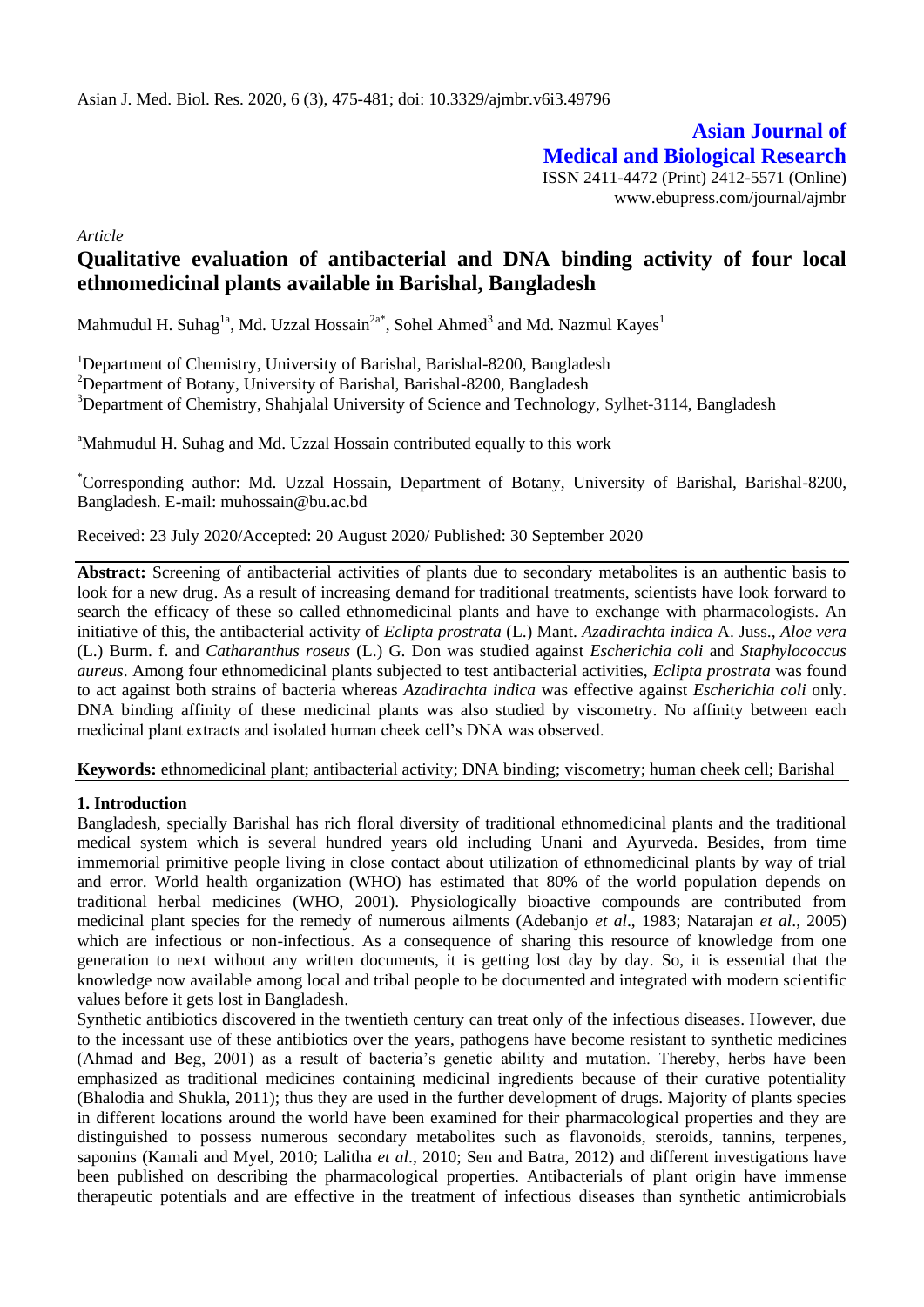which have adverse effects (Brandi *et al.*, 2006). Out of the total 225000 plants species, only less than 10% have been studied so far for their medicinal properties (Widjaja and Lester, 1978; Kelmanson *et al*., 2000). The practice of complementary and alternative medicinal treatment is now increasing in developing countries in response to World Health Organization (WHO) directives and has provided the scientific basis for the effectiveness of traditional medicinal practices. The role of traditional medicines in the solution of health problems is invaluable on a global level and as a result, research on medicinal plants has intensified and information on these plants has been exchanged worldwide. Moussaoui *et al*. (2016) studied the antibacterial activity and synergistic effect between antibiotics and the essential oils of some medicinal plants. Furthermore, the combination of essential oils of plants with antibiotics was found effective against the emerging microbial drug resistance. Cagri-Mehmetoglu *et al.* (2017) studied the antibacterial properties and minimum inhibition concentration of *Microdesmis puberula*, *Hypoestis verticillaris*, *Icacina tricantha*, and *Enterolobium cyclocarpum* against 21 different bacteria and reported the antibacterial activity and phenolic contents of four medicinal plants of Nigeria. Meghla *et al.* (2016) studied the antibacterial activity of some medicinal plants against *Escherichia coli*, *Salmonella* spp*.* and *Staphylococcus aureus.* Valle *et al.* (2015) studied the antibacterial activities of ethanol extracts of Philippine medicinal plants against multi drug resistant bacteria. Valli *et al.*, (2014) also studied the anti-inflammatory, analgesic and DNA binding studies of manjanathi fruit extract. They reported that manjanathi fruit extract have a binding affinity to calf thymus DNA.

Therefore, in this study the antibacterial effect of the Ethanol extract of *Eclipta prostrata*, *Azadirachta indica*, *Aloe vera* and *Catharanthus roseus* were studied against *Escherichia coli* and *Staphylococcus aureus* as Uddin *et al*. (2017), Hossain and Rahman (2018), Alam and Haider (2018), Das *et al*. (2013) reported these species as ethnomedicinal plants along with high citation frequency, fidelity level and available in University of Barishal campus as wild, exotic and cultivated. So the objectives of present study are to find out the modern scientific basis of antibacterial properties by disk diffusion method in which the diameter of inhibition zone is directly proportional to bacterial susceptibility (Suhag *et al*., 2014). In addition, binding between DNA from human cheek cells and plant extracts was performed by viscometric analysis to find out the interaction.

### **2. Materials and Methods**

### **2.1. Collection of plant specimens**

The plants i.e. *Eclipta prostrata, Azadirachta indica, Aloe vera* and *Catharanthus roseus* had been collected from their natural habitat, from different locations of University of Barishal, Bangladesh. The plant specimens were identified and authenticated in the Department of Botany, University of Barishal, Bangladesh (Figure 1) using standard literature (Ahmed *et al*., 2008-2009). Then the plant specimens had been subjected to *ex-situ* conservation at the net house of mentioned University for future uses.

### **2.2. Preparation of extraction**

Collected medicinal plants leaves were washed with tap water, ethanol and distilled water; and dried in sunshine and at oven (50˚C temperature). Then the dried samples were ground by mortar and pestle (Meghla *et al*., 2016; Ramchandran *et al*., 2012). The conical flasks were sterilized in the oven for 1 hour. 5 g of powder from each of the samples was poured into the conical flask. Following this, 50 mL of ethanol (Merck, Germany) and 50 mL of methanol (Merck, Germany) was added to each flask separately and gently mixed it perfectly. Then solutions were shook for 3 days at room temperature at orbital shaker (Model No-JSOS-300). The preparation of each solution was repeated and kept for 3 days at static conditions at room temperature. The extracts were filtered, centrifuged and evaporated (Meghla *et al*., 2016; Ramchandran *et al*., 2012) and were kept for further uses.

### **2.3. Collection of bacterial strain**

Isolated pathogenic bacterial strains of *Escherichia coli* and *Staphylococcus aureus* were collected form Popular Diagnostic Centre and Hospital, Sylhet. The collected strains were incubated in an incubator (Model No-Binder RL-53) and inoculated on sterile, analytical nutrient agar medium and stored at  $4^{\circ}$ C until further use.

## **2.4. Study of antibacterial activities**

Antibacterial activity of medicinal plants was studied by the disk diffusion method (Suhag *et al*., 2014; Bell *et al*., 2009). At first nutrient broth medium was prepared by beef extract (Sigma-Aldrich, India), yeast extract (Sigma-Aldrich, India), peptone (Sigma-Aldrich, India) and NaCl (Sigma-Aldrich, India) in distilled water and autoclaved for 15 minutes. Then a single colony of *Escherichia coli* and *Staphylococcus aureus* bacteria was added in 20 mL broth separately and incubated at 37 $^{\circ}$ C for 24 hours. After that, a stock solution of 50 mg mL<sup>-1</sup> was made by dissolving ethanol extract of medicinal plants in distilled water. 10 μL of stock solution (500 μg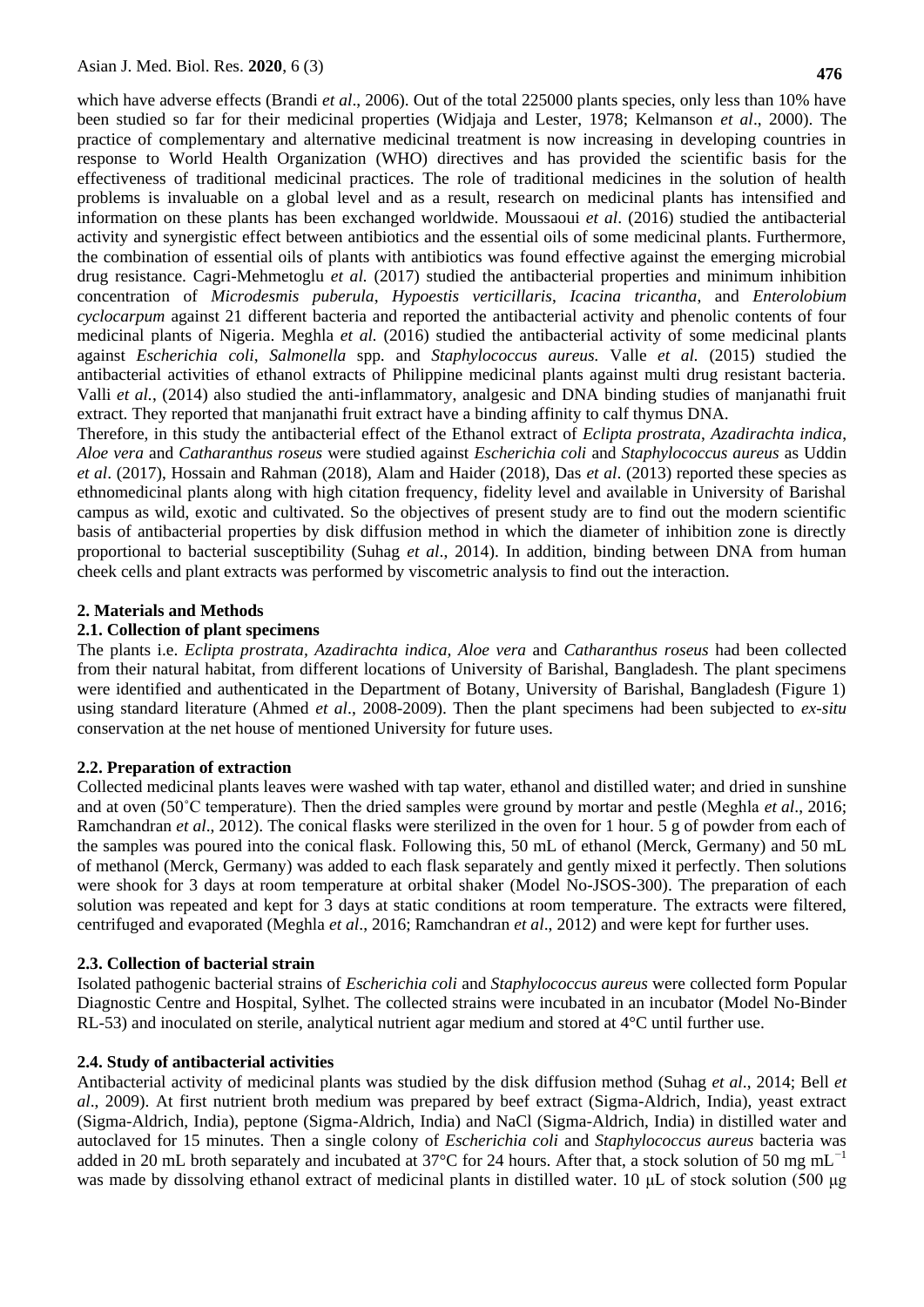sample) was socked in each sterilized filter paper (Whatman, 0.45 micro pore) disk of uniform diameter (5 mm) and thickness (1 mm). Then 25 μL of activated bacterial solution was placed onto the surface of an agar plate (agar plate was prepared by 35  $gL^{-1}$  of bacteriological nutrient agar) with the help of micropipette with sterilized tips and spread evenly over the surface by using a sterilized bent glass rod. Finally, sample disks and antibiotic disks of ciprofloxacin (CONDA, Spain) were applied in freshly prepared agar plates and incubated at 37°C for 24 h. The zone of inhibition (diameter) was then measured (in mm) around the sample and standard antibiotic disks. Antibiotic ciprofloxacin (CIP) was used as a standard antibiotic disk to make a comparison with plants extracts. The antibacterial results of the extracts were compared with the standard antibiotic.

## **2.5. Isolation of DNA**

DNA was isolated from human cheek cells by general salt extraction process (by using sodium chloride and detergent solution), purified by chloroform and precipitated in ice-cooled ethanol (Garbieri *et al*., 2017). Purity of DNA was evaluated by a UV-Vis spectrophotometer (Lamda-365).

## **2.6. DNA binding studies**

The qualitative viscosity experiments were carried out by using Ostwald viscometer at room temperature. The relative viscosity of solutions was measured at a fixed concentration of DNA (25 μM) and different concentrations of plant extracts (50-500 ppm) with respect to pure DNA solution (25  $\mu$ M) in water (Ramachandran *et al*., 2012 and Prasad *et al*., 2011).

## **3. Results and Discussion**

## **3.1. Extraction of medicinal plants at different physico-chemical conditions**

Medicinal plants were extracted by ethanol and methanol separately. It was observed that extracted ability of ethanol to medicinal plants is significantly higher than methanol. Plants were also extracted at static and shaking conditions separately. It was observed that negligible amount of extracts were found at static condition. So plant extracts by ethanol at shaking conditions have been chosen for antibacterial and DNA binding studies.

## **3.2. Antibacterial activity**

Antibacterial activity of experimental medicinal plants was tested against *Escherichia coli* and *Staphylococcus aureus* and compare with antibacterial activity of antibiotics ciprofloxacin (CIP) against corresponding bacteria. *Azadirachta indica* showed highest zone of inhibition against *E. coli* among ethanol extract of *Eclipta prostrata, Azadirachta indica, Aloe vera* and *Catharanthus roseus*. Besides this, both of the bacterial strain showed highest susceptibility and resulted a landmark zone of inhibition against standard antibiotic disks named ciprofloxacin (Table 1; Figure 2A, 2B; and Figure 3). Detail description for each specific plant species are:

## **3.2.1** *Eclipta prostrata*

This medicinal plant species showed both gram-positive and negative reactions against *Staphylococcus aureus*  and *Escherichia coli* respectively showing almost the same diameter of inhibition zone (Table 1 and Figure 2A, 2B; Figure 3A and 3B). Rahman and Rashid (2008), Kaisar *et al*. (2011), Ripa *et al*. (2012), Uddin *et al*. (2010) reported the antibacterial properties of this species against different of both gram-positive and gram-negative bacterial species including *E. coli* and *S. aureus*.

## **3.2.2.** *Azadirachta indica*

Only gram-negative reaction has been observed against *E. coli*. But no antibacterial properties against *S. aureus* had been seen (Table 1; Figure 2A and Figure 3C). Islam *et al*. (2012) reported the antibacterial properties of this species against different of both gram-positive and gram-negative bacterial species including *E. coli* and *S. aureus* but the plant extraction was prepared in Hexane, Butanol.

## **3.2.3.** *Aloe vera*

Both of the bacterial strains showed no antibacterial activity (Table 1). Molla *et al*. (2010) reported the antibacterial properties of this species against different strain of both gram positive and gram negative bacterial species including *E. coli* and *S. aureus* with ethanol extracts but minimum inhibitory concentration (MIC) was many times higher than ours.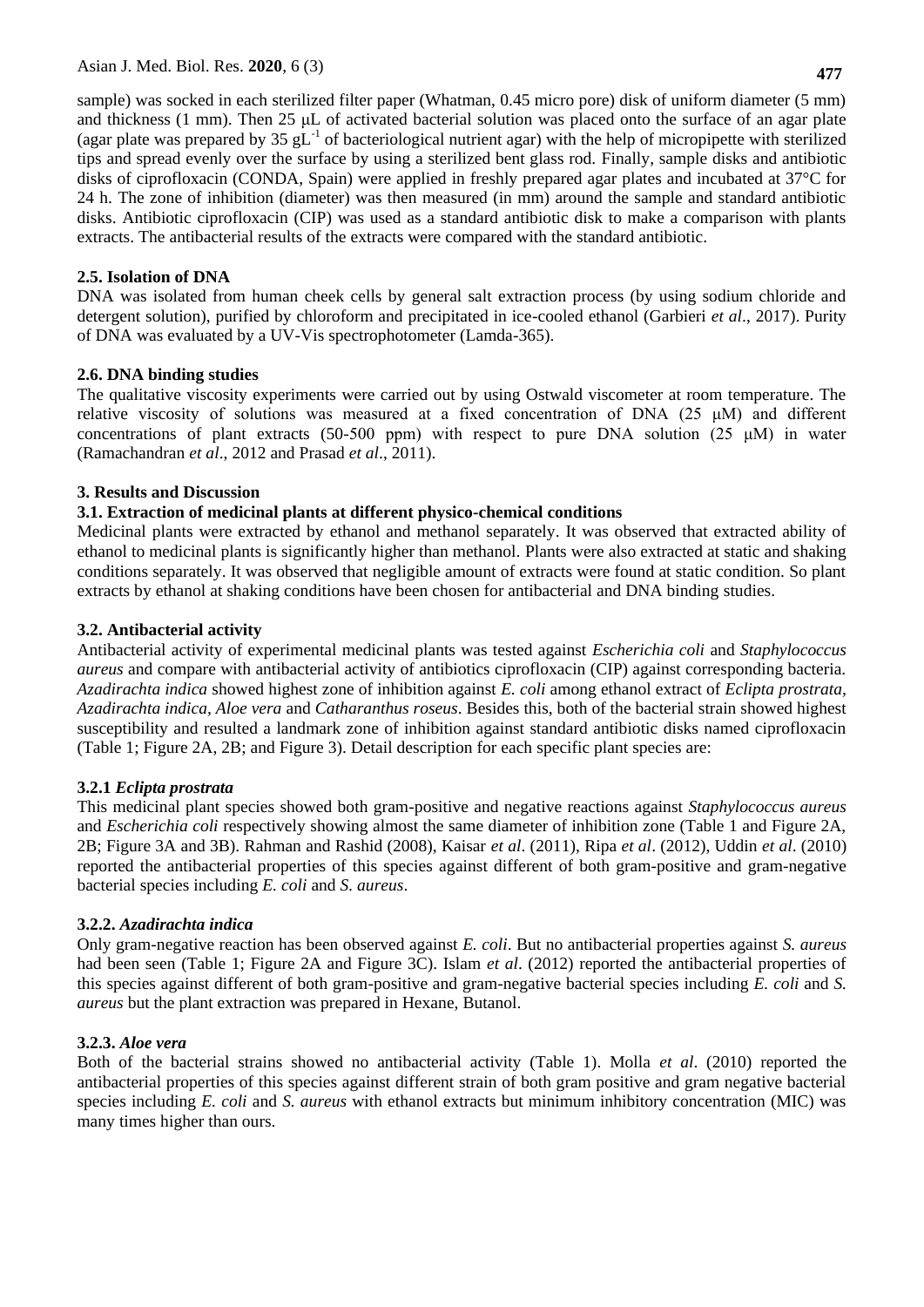#### **3.2.4.** *Catharanthus roseus*

No antibacterial activity for both *E. coli* and *S. aureus* (Table 1) was observed. Molla *et al*. (2010) reported the antibacterial properties of this species against different of both gram-positive and gram-negative bacterial species including *E. coli* and *S. aureus* with ethanol extracts but MIC was many times higher than ours.

#### **3.3. DNA binding studies**

The binding of four experimental medicinal plants extract to the DNA was investigated by viscometric studies. It was observed that there is no significant increase in the viscosity of DNA on the addition of plants extracts, which indicates that there were no binding interactions of DNA with these medicinal plants.



**Figure 1. Speciemen of collected medicinal plants (A)** *Eclipta prostrata***, (B)** *Azadirachta indica,* **(C)** *Aloe vera* **and (D)** *Catharanthus roseus***.** 



**Figure 2A. Comparative bar diagram of inhibition diameter from plant extracts and antibiotic against E. coli. The above bar indicates standard error.**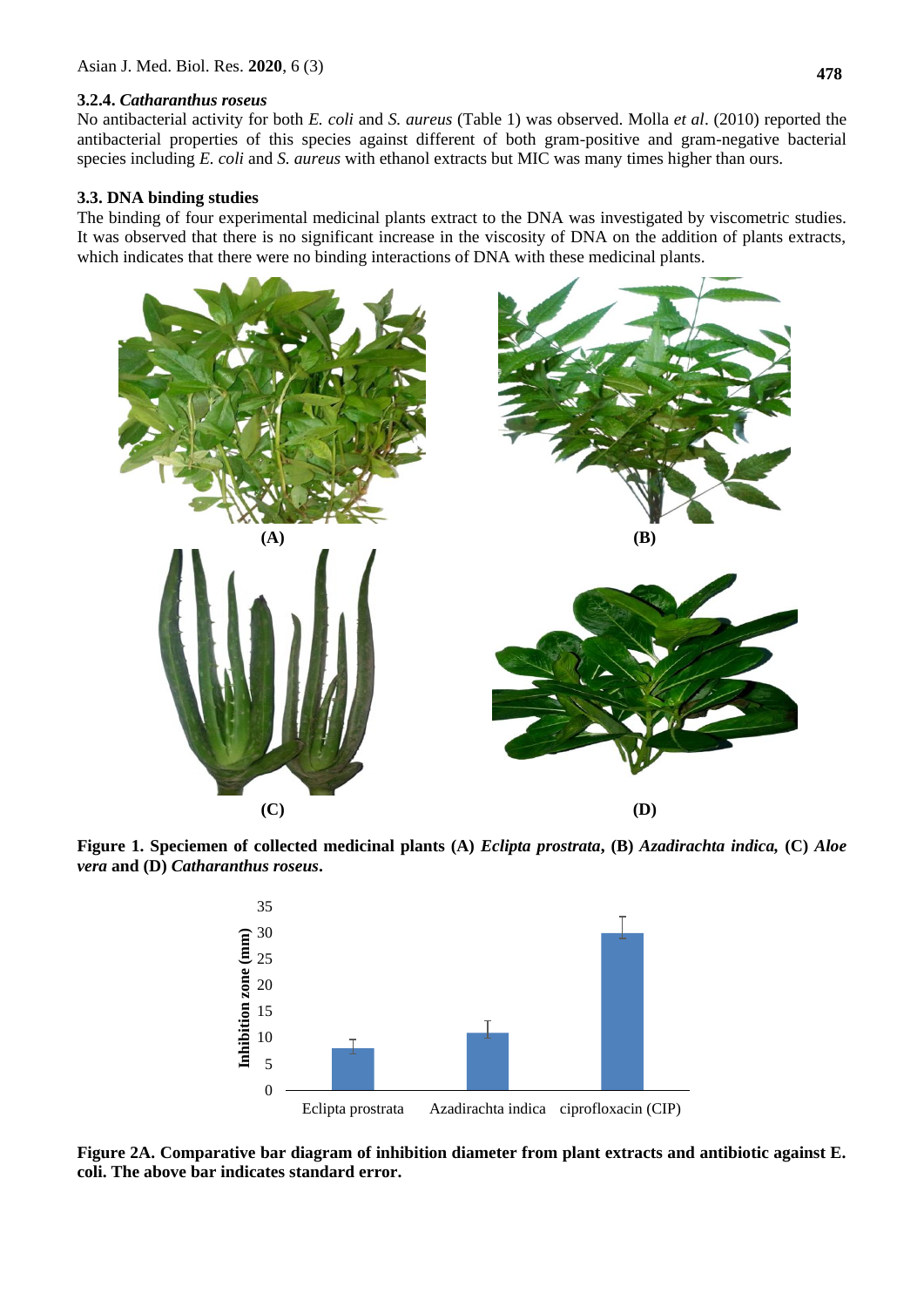

**Figure 2B. Comparative bar diagram of inhibition diameter from plant extracts and antibiotic against** *S. aureus***. The above bar indicates the standard error.** 







**Figure 3A. Antibacterial activity of** *Eclipta prostrata* **and ciprofloxacin (CIP) against**  *Escherichia coli***.**

**Figure 3B. Antibacterial activity of** *Eclipta prostrata* **and ciprofloxacin (CIP) against**  *Staphylococcus aureus***.**

**Figure 3C. Antibacterial activity of** *Azadirachta indica* **and ciprofloxacin (CIP) against**  *Escherichia coli***.**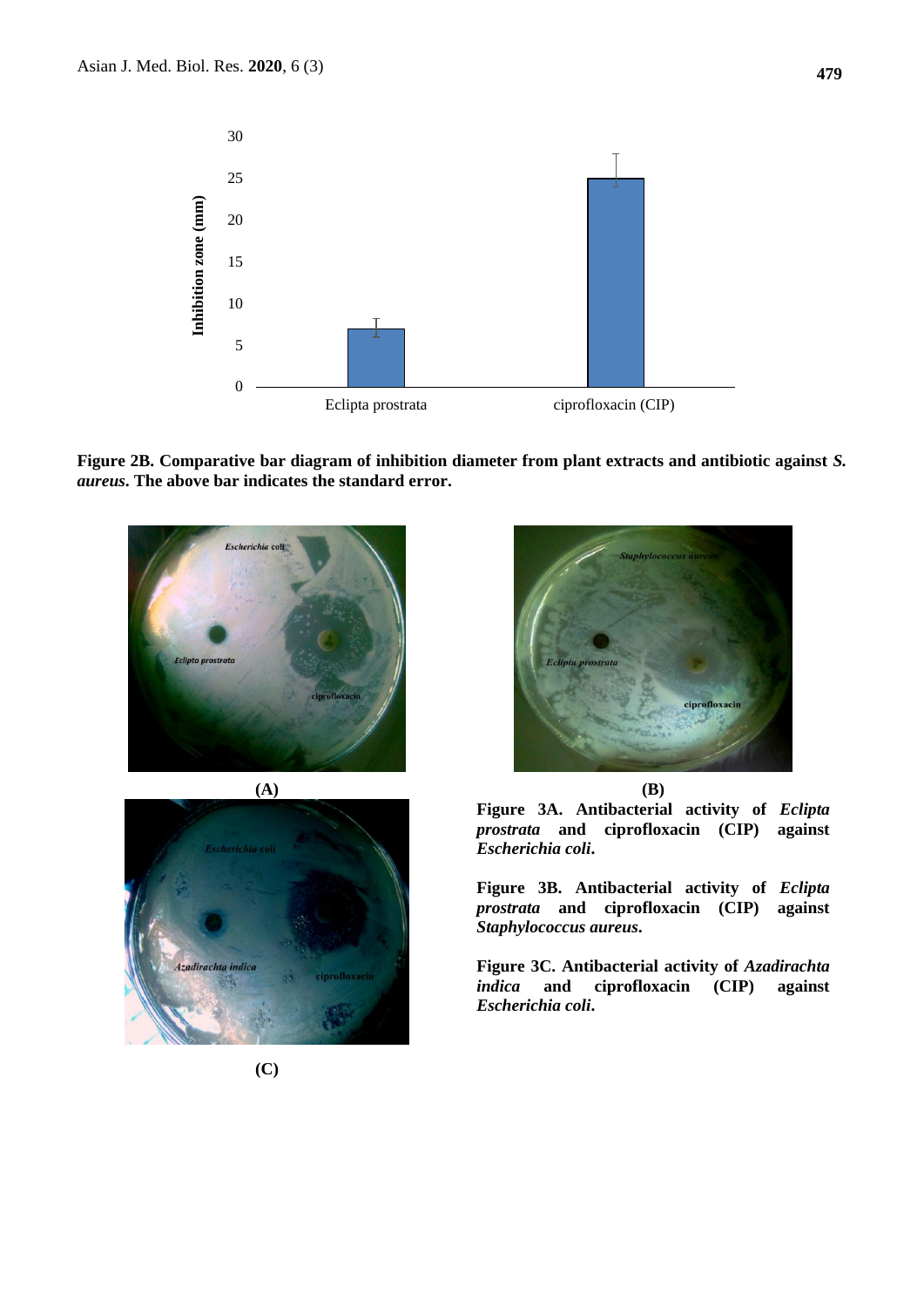| <b>Bacteria</b> | <b>Gram</b> -reaction | Inhibition zone diameter (mm) |           |                          |           |                   |
|-----------------|-----------------------|-------------------------------|-----------|--------------------------|-----------|-------------------|
|                 |                       | E. prostrata                  | A. indica | A. vera                  | C. roseus | <b>Antibiotic</b> |
| E. coli         | Negative              | $8 + 1.73$                    | $1+2.27$  | <b>NA</b>                | <b>NA</b> | $30+3.14$         |
| S. aureus       | Positive              | $7 + 1.24$                    | NA        | <b>NA</b>                | <b>NA</b> | $25 \pm 2.96$     |
| Comments        |                       | $^{++}$                       |           | $\overline{\phantom{a}}$ |           |                   |

#### **Table 1. Antibacterial activity data for medicinal plants extract.**

++ indicates antibacterial property for both of the bacterial strain.

+ indicates antibacterial property for only single bacterial strain.

- indicates no antibacterial property for both of the bacterial strain

NA indicates no activity

#### **4. Conclusions**

Ethanol extract of *Eclipta prostrata* showed antibacterial activity against *Escherichia coli* and *Staphylococcus aureus*; whereas *Azadirachta indica* showed antibacterial activity against *Escherichia coli* only. *Aloe vera* and *Catharanthus roseus* did not show antibacterial activity against these subjected pathogens. Extract of *Eclipta prostrata, Azadirachta indica, Aloe vera* and *Catharanthus roseus* plants did not show any binding affinity to isolated DNA of human cheek cells. From this experimental result, *E. prostrata* and *A. indica* may provide an authentic basis to search for a new drug that will be used infectious ailments while remaining plant materials subjected to experiment will be investigated further for both extraction methodologies and antibacterial activities.

#### **Acknowledgements**

Authors would like to thank Research Cell, University of Barishal for financial support. Furthermore authors are grateful to material chemistry laboratory, Department of Chemistry, Shahjalal University of Science and Technology for giving facilities of antibacterial test and thankful to Popular Diagnostic Centre and Hospital, Sylhet for supplying pathogenic bacterial colony.

#### **Conflict of interest**

None to declare.

### **References**

- Adebanjo AO, CO Adewama and EE Essein, 1983. Anti-infective agents of higher plants. Proceedings of an international symposium of Medicinal plants.  $5<sup>th</sup>$  edition, University of Ife, Nigeria, pp. 152-158.
- Ahmad I and AZ Beg, 2001. Antimicrobial and phytochemical studies on 45 Indian medicinal plants against multi-drug resistant human pathogens. J. Ethnopharmacol., 74: 113-123.
- Ahmed ZU, ZNT Begum, MA Hassan, M Khondker, SMH Kabir, M Ahmad, ATA Ahmed, AKA Rahman and EU Haque. (Eds) 2008-2009. Encyclo. of Flora and Fauna of Bangladesh. Asiatic Society of Bangladesh, Dhaka. Vols. 6-10.
- Alam M and M Haider, 2018. Ethnomedicinal plants used by the Khasia Community people in Moulvibazar district of Bangladesh. International Journal of Ethnobiology & Ethnomedicine, 5: 1-6.
- Bell SM, JN Pham and IW Carter, 2009. Antibiotic Susceptibility Testing by the CDS Method, 5th Ed.
- Bhalodia NR and VJ Shukla, 2011. Antibacterial and antifungal activities from leaf extracts of *Cassia fistula*: an ethnomedicinal plant. J. Adv. Pharm. Technol. Res., 2: 104-109.
- Brandi G, G Amagliani, GF Schiavano, DM Santi and M Sisti, 2006. Activity of *Brassica oleracea* leaf juice on foodborne pathogenic bacteria. J. Food Prot., 69: 2274–2279.
- Cagri-Mehmetoglu, A, A Sowemimo and M Venter, 2017. Evaluation of antibacterial activity and phenolic contents of four nigerian medicinal plants. Int. J. Food Process. Technol.*,* 4: 12-21.
- Das PR, MT Islam, MN Mostafa and M Rahmatullah, 2013. Ethnomedicinal plants of the Bauri tribal community of Moulvibazar District, Bangladesh. Anc. Sci. Life, 32: 144-159.
- Garbieri TF, DT Brozoski, TJ Dionisio, CF Santos and LT Neves, 2017. Human DNA extraction from whole saliva that was fresh or stored for 3, 6 or 12 months using five different protocols. J. of Appl. Oral Sci., 25: 147-158.
- Hossain U and O Rahman, 2018. Ethnomedicinal uses and informant consensus factor of medicinal plants in Barishal district, Bangladesh. Bangladesh J. Plant Taxon., 25: 241-255.